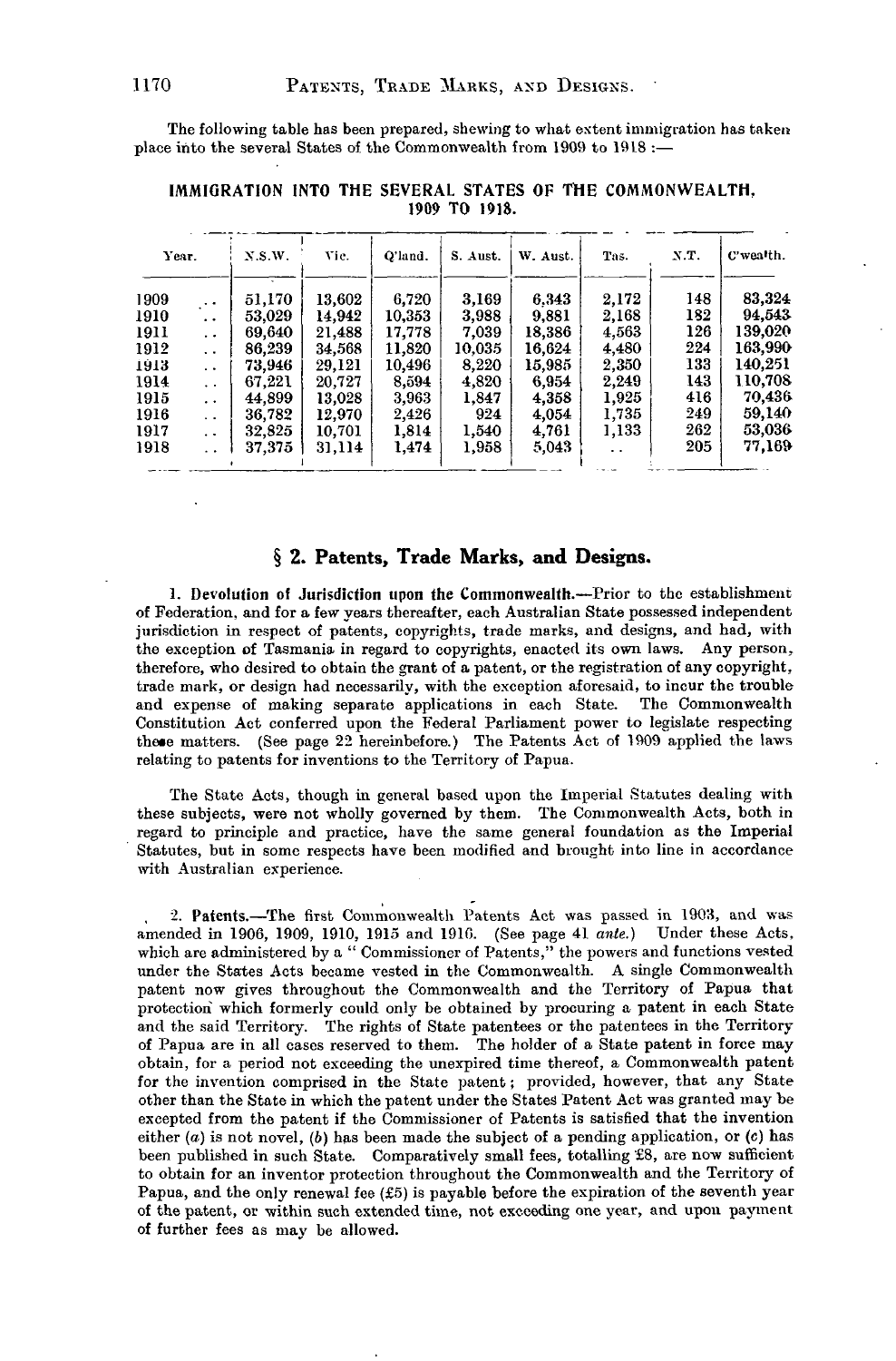(i) *Applications for Patents.* Any of the following persons may make application for a patent:— $(a)$  The actual inventor. (b) His assignee, agent, attorney, or nominee. (c) The actual inventor or his nominee jointly with the assignee of a part interest in the invention.' *(d)* The legal representative of a deceased actual inventor or of his assignee. *(e)* Any person resident in the Commonwealth to whom the invention has been communicated by the actual inventor, his legal representative, or assignee (if the actual inventor, his legal representative, or assignee is not resident in the Commonwealth). An application for a patent must be for one invention only, and must be made in the form prescribed, and lodged by being left at or sent by post to the Patent Office at Melbourne. It must be accompanied either by a provisional or a complete specification. The application must contain a declaration in the prescribed form setting out the facts relied on to support the application, and must be signed by the applicant before a witness.

(ii) *Term for which Granted.* The term for the duration of every patent is limited to fourteen years from the date of application. A patent ceases if the patentee fails to pay the renewal fee within the prescribed time.

(iii) *Opposition to Grant of Patent.* Within three months of the advertisement of the acceptance of a complete specification, or within such further time, not exceeding one month, as the Commissioner on application made within the three months allows, any person may give notice at the Patent Office of opposition to the grant on any of the following grounds  $:-(a)$  That the applicant has obtained the invention from the opponent or from a person of whom he is the legal representative or assignee or nominee. (6) That the invention has not been communicated to-the applicant by the actual inventor, bis legal representative or assignee (if the actual inventor, his legal representative or assignee is not resident in the Commonwealth), (c) That the invention has been patented in the Commonwealth on an application of prior date or has been patented in a State, *(d)* That the complete specification describes or claims an invention other than that described in the provisional specification, and that the opponent has applied for a patent for such other invention in the interval between the leaving of the provisional and complete specifications. (e) Want of novelty. (f) Prior publication.

The case is heard and decided by the Commissioner, from whose decision an appeal lies to the High Court or to the Supreme Court of the State in which the Patent Office is situated.

(iv) *Single Patent for Cognate Inventions, etc.* The provisions of the Act relative to single patents for cognate inventions, patents of addition and revocation of patents, will be found in detail in previous issues of the Year Book. (See No. 6, p. 1163.)

(v) *Compulsory Working and Licenses.* At any time not less than four years after the date of a patent, and not less than two years after the 13th December, 1911, any person may apply to the High Court or the Supreme Court of the State in which, the Patent Office is situated for an order declaring that the patent article or process is not manufactured or carried on to an adequate extent in the Commonwealth. From and after the time when any such order may take effect, the patent is not deemed to be infringed by the manufacture or carrying on in the Commonwealth of the patented article or process, or by the vending within the Commonwealth of the patented article made within the Commonwealth. By Act No. 13 of 1916, section 87 (a), which provides for compulsory working, has been suspended during the continuance of the present war and for a period of six months thereafter, and in reckoning the said period of four years, the period during which section  $87(a)$  is suspended shall not be taken into account. Any person interested may, after the expiration of two years from the granting of the patent, present a petition to the Commissioner alleging that the reasonable requirements of the public with respect to a patented invention have not been satisfied and praying for the grant of a compulsory license or, in the alternative, for the revocation of a patent. If the parties do not come to an arrangement between themselves, the Commissioner,

C.11155.—36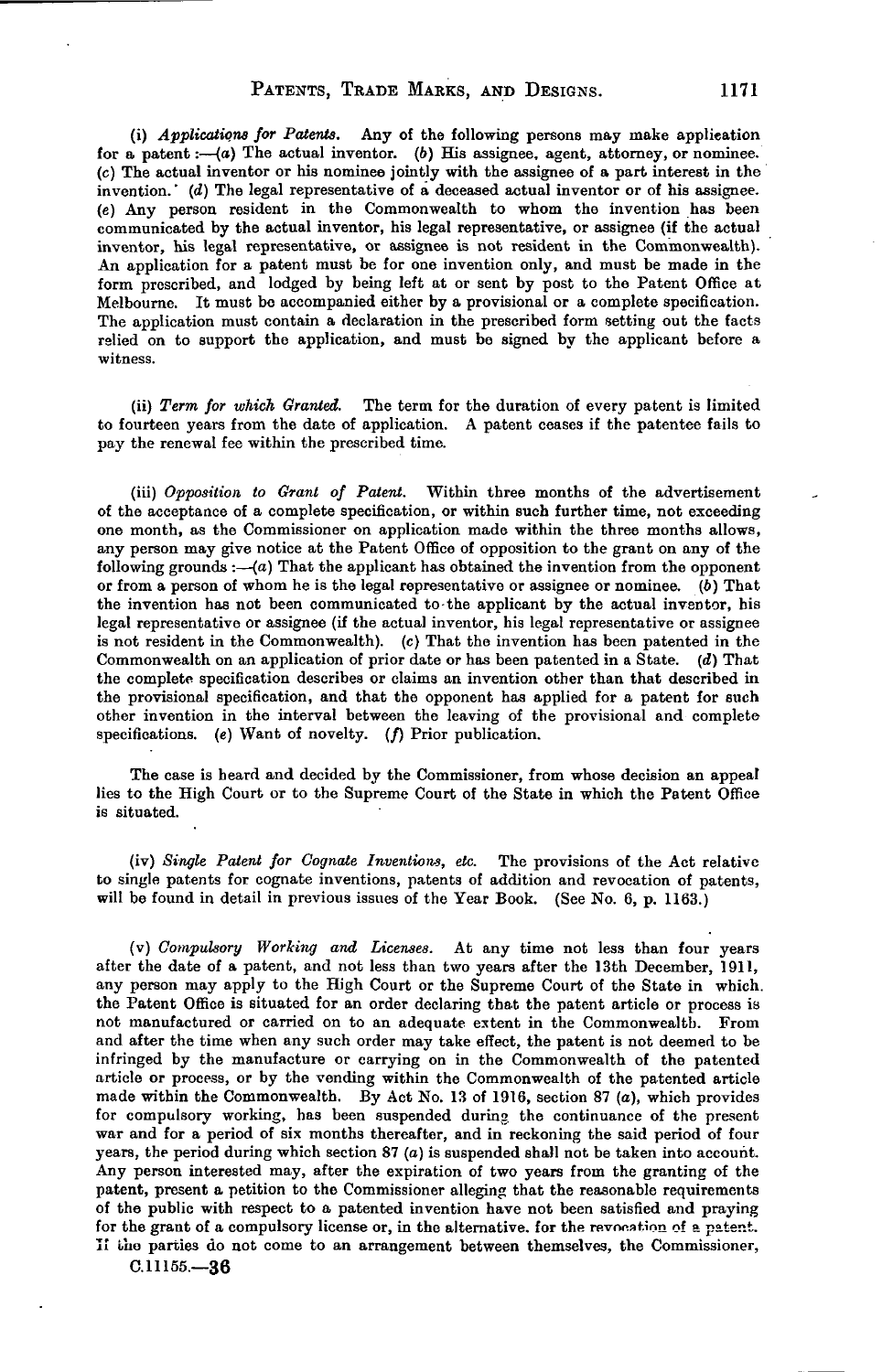on being satisfied that a *prima facie* case has been made out, must refer the petition to the High Court or the Supreme Court of the State in which the Patent Office is situated. If the Commissioner is not satisfied that a *prima facie* case has been made out he may dismiss the petition.

(vi) *Restoration and Surrender of Patents, and Contracts and Proceedings.* The provisions of the Act with reference to restoration and surrender of patents, contracts, etc., are given in detail in previous issues of the Year Book. (See No. 6, p. 1164.)

(vii) *International Protection of Patents*. The Patents Act contains provisions under which the international arrangements for the protection of patents contained in the Imperial Acts can be made applicable to the Commonwealth by order of the King-in-Council. Applicants for patents, subject to the country in which first application is made being a party to the arrangement, are now, if they apply in Australia within twelve months of their first foreign application, entitled to make application for patents for their inventions in priority to other applicants, and such patents have the same date as the date of the first application abroad. Corresponding arrangements have also been made by the Commonwealth with New Zealand and the Union of South Africa.

(viii) *Patent Attorneys.* Any person on passing the prescribed examination, and on paying a fee of £5, may be registered by the Commissioner as a patent attorney. A solicitor may practise as a patent attorney without passing the prescribed examination and without being registered as a patent attorney. No person may describe himself as a patent attorney, or as a patent agent, or as an agent for obtaining patents unless he is registered or entitled to practise as a patent attorney.

(ix) *Patent Office Publications.* Complete specifications are printed shortly after they become open to public inspection by advertisement of acceptance, or under section . 121 of the Act, provided the complete specification is not accepted and advertised. Each specification is open to public inspection. A number of publications, of which a list may be found in the *Australian Official Journal of Patents,* is on sale at the Government Printing Office, Melbourne.

The *Australian Official Journal of Patents* is issued weekly, and contains lists of applications and proceedings, with illustrated notes of accepted complete specifications. A supplementary annual volume contains statistics, indexes to names of persons concerned, classified indexes to subject matter of applications lodged, and a numerical index to proceedings on Commonwealth applications which have been advertised during the year ; there are also names and number indexes to proceedings on State applications.

(x)' *Applications Filed, Provisional Specifications Accepted, and Letters Patent Sealed.* The numbers of individual inventions in respect of which applications were filed in the States or Commonwealth during each year from 1910 to 1918 inclusive are shewn in'the following table. The number of applications accompanied by provisional specifications and the number of patents sealed in respect of applications made in each year are also shewn.

| PATENTS.--- APPLICATIONS FILED AND LETTERS PATENT SEALED IN THE |  |                             |  |  |
|-----------------------------------------------------------------|--|-----------------------------|--|--|
|                                                                 |  | COMMONWEALTH, 1910 TO 1918. |  |  |

| Year<br>$\cdot$ .<br>$\cdots$<br>$\cdots$<br>$\ddot{\phantom{0}}$                        | 1910. |  |  |  | 1911.   1912.   1913.   1914.   1915.   1916.   1917.   1918.                                                                            |                |
|------------------------------------------------------------------------------------------|-------|--|--|--|------------------------------------------------------------------------------------------------------------------------------------------|----------------|
| No. of applications<br>$\cdots$<br>$\cdot$ $\cdot$<br>No. of applications accompanied by | 3.605 |  |  |  | $3,497$   4,071   4,163   3,436   3,117   2,906   3,244                                                                                  | 3.543          |
| provisional specifications<br>Letters patent sealed during each year                     | 2.294 |  |  |  | $2,290$   2,273   2,626   2,232   2,133   1,980   2,186<br>$1,552$   $2,027$   $1,502$   $1,495$   $2,098$   $1,279$   $1,162$   $1,218$ | 2,405<br>1,130 |
|                                                                                          |       |  |  |  |                                                                                                                                          |                |